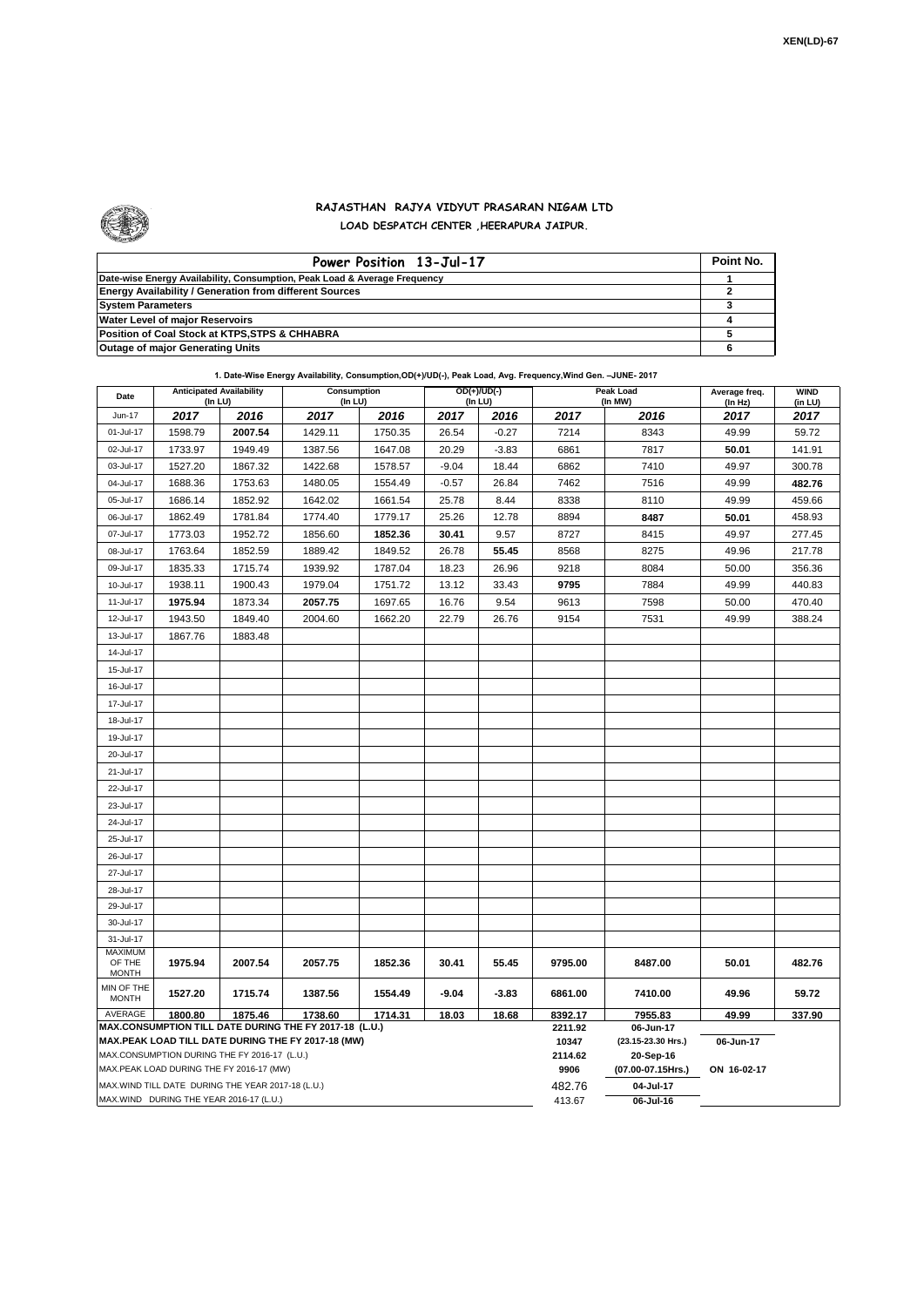| 2. Anticipated Availability/Generation From Different Sources |  |  |  |
|---------------------------------------------------------------|--|--|--|
|                                                               |  |  |  |

| S.No.             | (In LU)<br>Sources Available to Rajasthan / Installed        | <b>Prior</b>      | <b>Prior</b>      | Actual            |
|-------------------|--------------------------------------------------------------|-------------------|-------------------|-------------------|
|                   | Capacity as on 30.09.2016                                    | assessment of     | assessment of     | Energy            |
|                   | (In MW)                                                      | Avail. For next   | Avail.            | Received          |
|                   |                                                              | Dav               |                   |                   |
|                   |                                                              |                   | 12-Jul-17         |                   |
| 1                 | KTPS (1240/1240)                                             | 130.00            | 130.00            | 113.27            |
| $\mathbf{2}$<br>3 | STPS (1500/1500)<br>DHOLPUR GAS CCPP (330/330)               | 58.00<br>0.00     | 55.00<br>0.00     | 45.31<br>0.00     |
| 4                 | RAMGARH (273.5/273.5)                                        | 34.00             | 41.00             | 36.28             |
| 5                 | RAPP-A(200/200)                                              | 38.00             | 38.00             | 39.65             |
| 6                 | MAHI (140/140)                                               | 0.00              | 0.00              | 0.00              |
| 7                 | CHAMBAL (RPS+JS) (135.5/271)                                 | 0.00              | 0.00              | 0.29              |
| 8                 | GIRAL LIGNITE (250/250)                                      | 0.00              | 0.00              | 0.00              |
| 9                 | CHHABRA TPS 1000/1000)                                       | 108.00            | 108.00            | 185.60            |
| 10                | ADANI (TPS) + KALISINDH (TPS)<br>(1200+1200/1320+1200)       | 288.00            | 246.00            | 274.79            |
| 11                | WIND FARM (3980.40/4119.15)                                  | 230.00            | 380.00            | 388.24            |
| 12                | SOLAR POWER(737.70/1295.70)                                  | 0.00              | 0.00              | 0.00              |
| 13                | CAPTIVE POWER PLANTS                                         | 0.00              | 0.00              | 0.00              |
| 14                | REGIONAL (INTRA STATE) O.A. (VLTPS)                          | 0.00              | 0.00              | 0.00              |
| 15                | OPEN ACCESS                                                  | $-86.86$          | $-91.73$          | $-92.33$          |
| 16                | BIOMASS - (101.95/119.25)                                    | 5.00              | 4.00              | 5.45              |
| 17                | BARSINGHSAR LTPS(250/250)                                    | 54.00             | 52.00             | 50.78             |
| 18                | RAJWEST (1080/1080)<br><b>TOTAL (A): 1-18</b>                | 220.00<br>1078.14 | 201.00<br>1163.27 | 155.86<br>1203.19 |
| 19                | <b>BBMB COMPLEX</b>                                          |                   |                   |                   |
|                   | a) BHAKRA(230.79/1516.3)                                     | 34.87             | 36.41             | 33.75             |
|                   | b) DEHAR (198/990)                                           | 29.06             | 29.24             | 28.85             |
|                   | c) PONG (231.66/396)                                         | 5.73              | 12.23             | 5.57              |
|                   | TOTAL: a TO c                                                | 69.66             | 77.88             | 68.18             |
| 20                | <b>CENTRAL STATIONS</b>                                      |                   |                   |                   |
|                   | d) SINGRAULI (300/2000)<br>e) RIHAND<br>(310.24/3000)        | 87.77<br>81.52    | 91.71<br>80.90    | 110.12<br>81.09   |
|                   | f) UNCHAHAR-I(20/420)                                        | 1.58              | 3.34              | 3.01              |
|                   | g) UNCHAHAR-II& III(61/630)                                  | 7.14              | 11.53             | 10.91             |
|                   | h) INDIRA GANDHI STPS(JHAJHAR) 0.00/1500)                    | 0.00              | 0.00              | 0.00              |
|                   | i) NCTPS DADRI St-II (43.22/980) + DADRI-TH                  | 3.02              | 5.79              | 5.63              |
|                   | j) DADRI GAS (77/830)                                        | 2.19              | 1.46              | 2.40              |
|                   | k) ANTA<br>(83.07/419)                                       | 0.00              | 0.00              | 0.00              |
|                   | I) AURAIYA<br>(61.03/663)<br>m) NAPP                         | 0.00              | 0.00              | 0.00              |
|                   | (44/440)<br>n) RAPP-B<br>(125/440)                           | 9.07<br>31.09     | 9.07<br>31.09     | 9.07<br>31.09     |
|                   | o) RAPP-C<br>(88/440)                                        | 19.38             | 19.38             | 19.38             |
|                   | p) SALAL<br>(20.36/690)                                      | 4.70              | 4.79              | 3.30              |
|                   | (70.37/720)<br>g) URI                                        | 16.60             | 16.74             | 16.62             |
|                   | r) TANAKPUR<br>(10.86/94)                                    | 2.47              | 2.47              | 2.34              |
|                   | s) CHAMERA - (105.84/540)                                    | 24.39             | 25.15             | 25.15             |
|                   | t) CHAMERA-II (29.01/300)                                    | 6.98              | 6.98              | 6.98              |
|                   | u) CHAMERA-III (25.21/231)                                   | 6.02              | 6.02              | 6.02              |
|                   | v) DHAULIGANGA (27/280)                                      | 6.42              | 6.42              | 6.42              |
|                   | w) DULHASTI (42.42/390)<br>x) SEWA (13/120)                  | 10.09<br>3.28     | 10.09<br>2.17     | 10.09<br>3.03     |
|                   | y) NJPC (112.00/1500)+RAMPUR(31.808/412.02)                  | 34.13             | 34.13             | 34.13             |
|                   | z) TEHRI (75/1000)                                           | 5.25              | 5.40              | 5.25              |
|                   | aa) KOTESHWR (33.44/400) + PARBATI3 (56.73/520)              | 20.40             | 20.40             | 32.30             |
|                   | ab) TALA                                                     | 3.78              | 3.87              | 3.87              |
|                   | ac) MUNDRA UMPP (380/4000)                                   | 69.12             | 69.12             | 69.12             |
|                   | ad) SASAN (372/3960)                                         | 104.55            | 76.80             | 72.90             |
|                   | ae) FRKKA+KHLGN+TLCHR (70.18/3940)                           | 19.92             | 20.88             | 12.05             |
|                   | af) URS POWER(DADRI TH-I)<br>TOTAL SCHEDULE(a TO af)         | 0.00<br>650.51    | 0.00<br>643.58    | 0.00<br>650.46    |
|                   | LOSSES                                                       | $-17.02$          | $-16.39$          | $-24.99$          |
|                   | NET SCHEDULED                                                | 633.49            | 627.19            | 625.47            |
| 21                | BILATERAL (REG.) EXCL. BANKING                               | 26.23             | 26.23             | 26.23             |
| 22                | <b>BANKING</b>                                               | -48.28            | -48.28            | $-48.28$          |
| 23                | BILATERAL(INTER-REG.). EXCLUDING (ISOA &                     | 91.32             | 78.86             | 83.27             |
|                   | <b>BANKING)</b>                                              |                   |                   |                   |
| 24                | INTER STATE OPEN ACCESS (BILATERAL+IEX)                      | 86.86             | 91.73             | 92.33             |
|                   |                                                              |                   |                   |                   |
| 25                | <b>INDIAN ENERGY EXCHANGE</b><br><b>TOTAL(B): (19 TO 25)</b> | 0.00<br>789.63    | $-0.39$<br>780.22 | $-0.39$<br>778.62 |
|                   | TOTAL GENERATION (A +B) : 1 TO 25                            |                   |                   | 1981.82           |
|                   | OVER DRAWAL (+)/UNDER DRAWAL (-)                             |                   |                   | 22.79             |
|                   | <b>GRAND TOTAL</b>                                           | 1867.76           | 1943.50           | 2004.60           |
|                   | <b>LAST YEAR</b>                                             | 1883.48           | 1849.40           | 1662.20           |